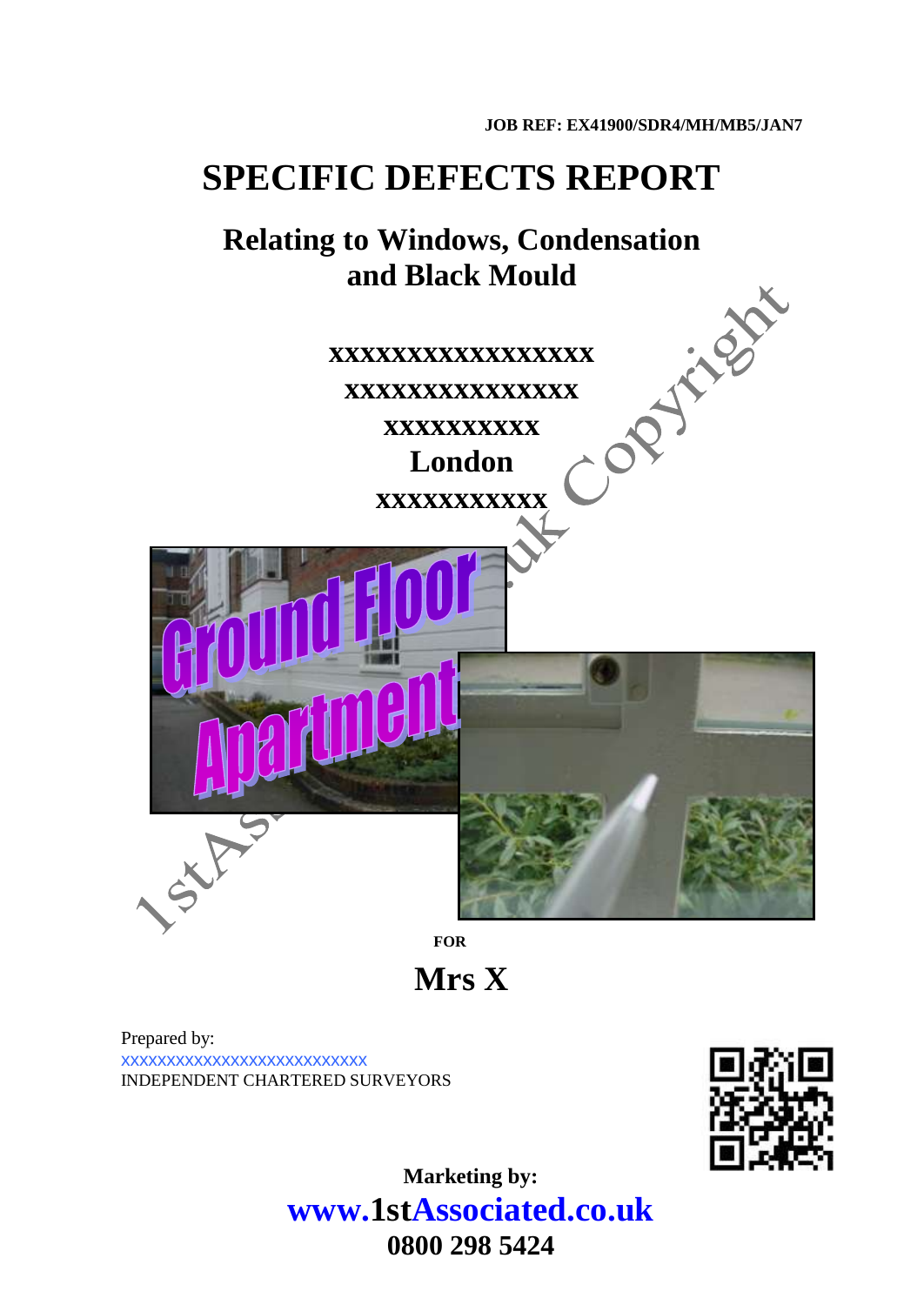# **CONTENTS**

Introduction and Instruction **Page 3** Situation and Description and Synopsis Page<sup>1</sup> Executive Summary **Page 7** Summary Upon Reflection Page 12 Limitations Page 15



— Marketing by: —

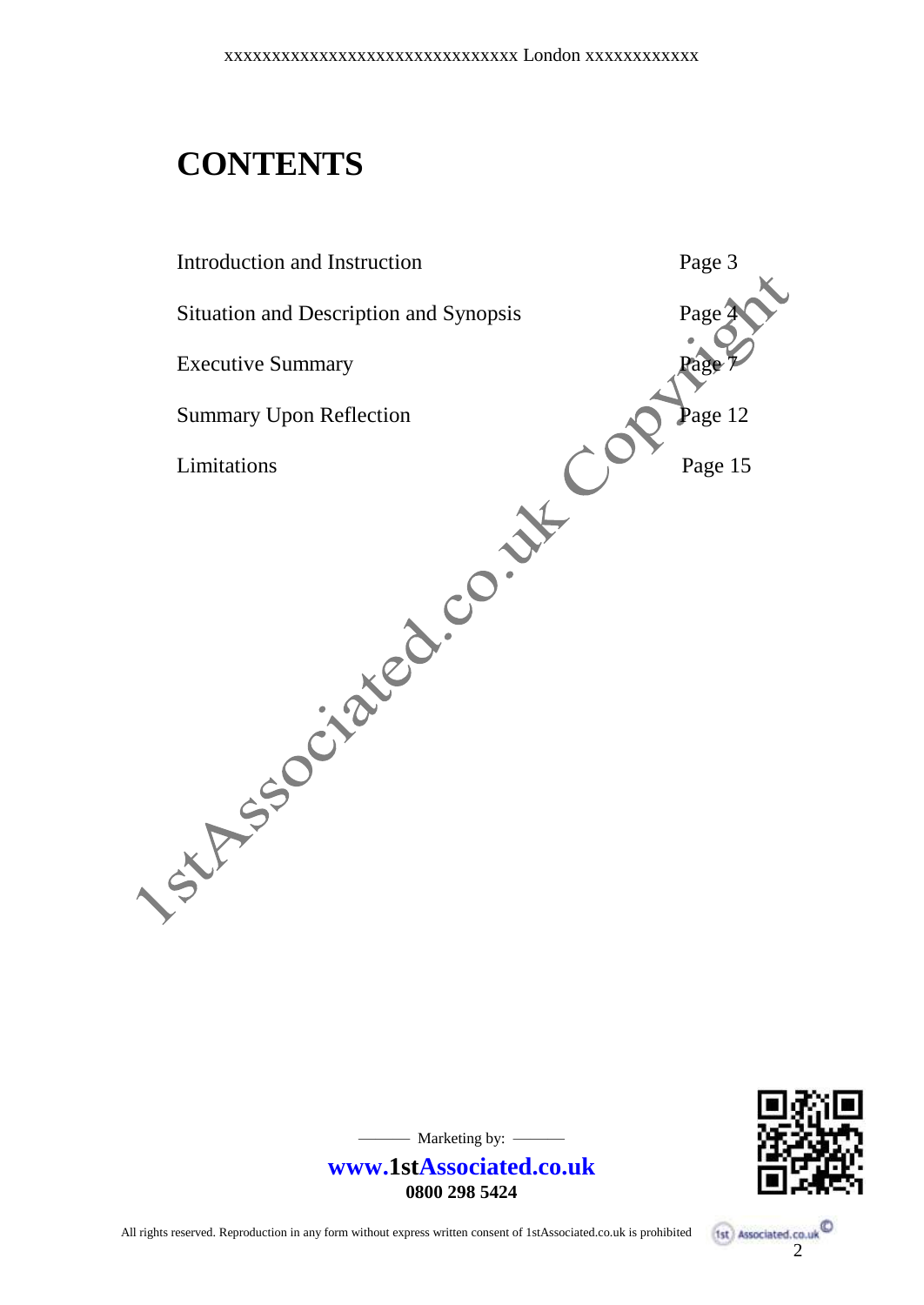# **INTRODUCTION AND INSTRUCTION**

We have been instructed by Mrs X to prepare an independent report on the windows and condensation/dampness problems that have been experienced since replacing the metal windows in xxxxxxxxx for new xxxxxxxxxxxxxxxxxx range windows.

We have carried out a visual inspection (non evasive) of the property on xxxxxxxxxxxxxx and we have had various correspondence and phone calls with Mrs X since that date.

The weather was a cold winter's day at the time of the inspection.

We are Independent Chartered Building Surveyors and professional members of:-

The Royal Institution of Chartered Surveyors (RICS),

The Independent Surveyors and Valuers Association (ISVA),

And

Chartered Association of Building Engineers (CABE)

The Work has been carried out as per our standard Terms and Conditions of Contract which have been emailed to you as part of the confirmation of our instructions. If you would like further clarification please do not hesitate to contact us.



 $-$  Marketing by:  $-$ 

**www.1stAssociated.co.uk 0800 298 5424**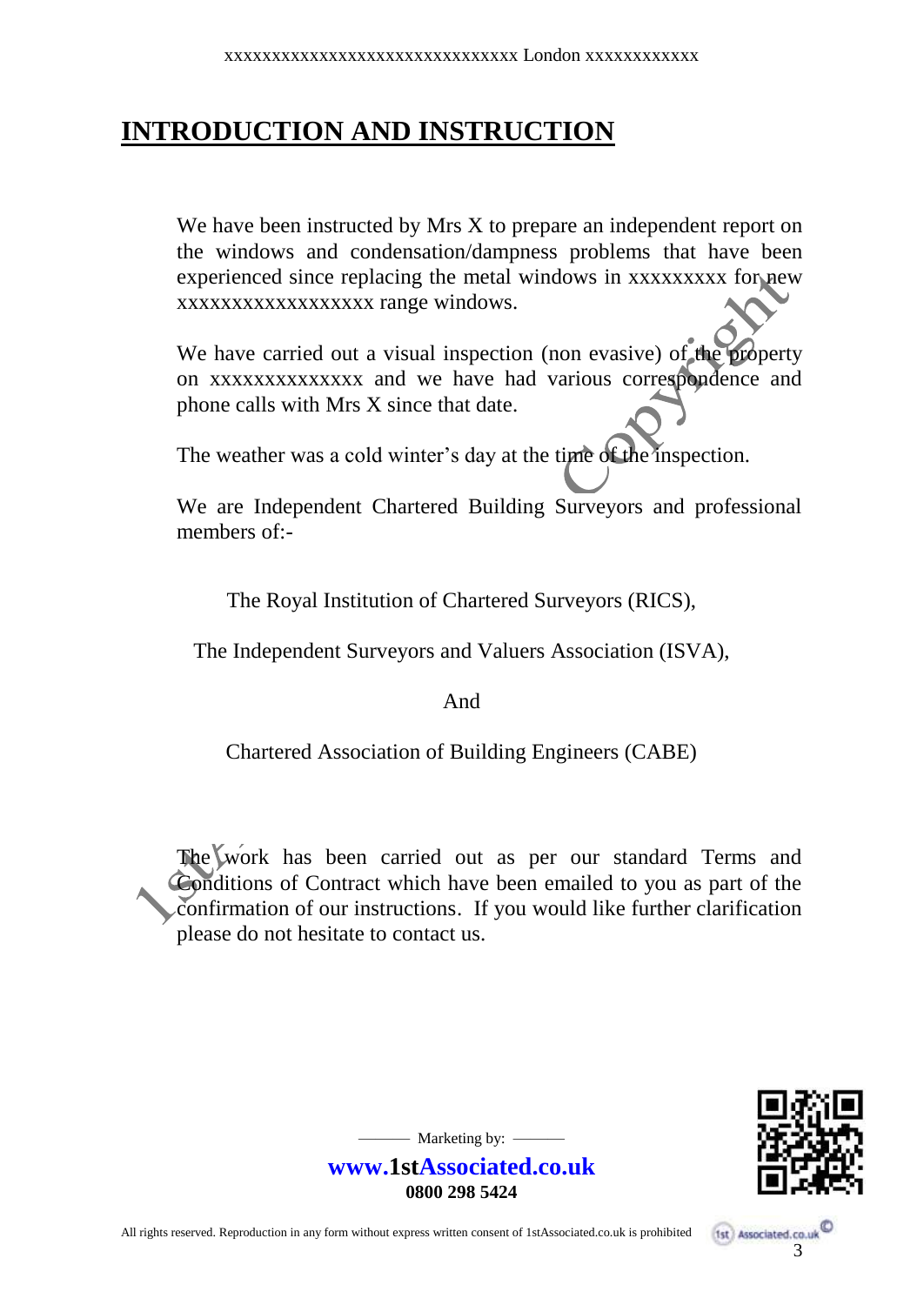# **SITUATION AND DESCRIPTION**

We were advised that the property was originally built in the xxxxxxxxx. The building we believe is a concrete frame construction with solid brickwork and painted render at ground floor level. It is likely to have a flat roof (not seen). No details have been seen in relation to the construction of the property.

There is parking to the front of the property and a service road to the side adjacent to this apartment.

The front of the apartment is south facing, with the side being west facing and sits on the ground floor to the front and left hand side of the building. There is a basement area with water tanks underneath part of it and an apartment underneath the remainder to the south. The boilers are also located in the basement area not too far away.

The property has undergone external and internal refurbishment over a two year period ending recently.  $\mathbf{\hat{o}}$ 

# **SYNOPSIS**

We were advised that since the xxxxxxxxxxxxxxxxxxxx range windows were installed in xxxxxxxxxxxxx that there have been problems with condensation. The windows are thin double glazed xxxxxxxxxxx metal windows with a pre-finished polyester powder coating. The windows replaced older style xxxxxxxx single glazed windows.

As we understand it, the tenants have lived in the property for the past three years with the older style windows, without any condensation or black mould issues.

The windows were part of a major refurbishment, which took approximately two years and included external and internal refurbishments ranging from updating the building, such as re-wiring and removal of asbestos in community areas, to improvements such as the new water tanks/booster tanks



**www.1stAssociated.co.uk 0800 298 5424**

 $-$  Marketing by:  $-$ 

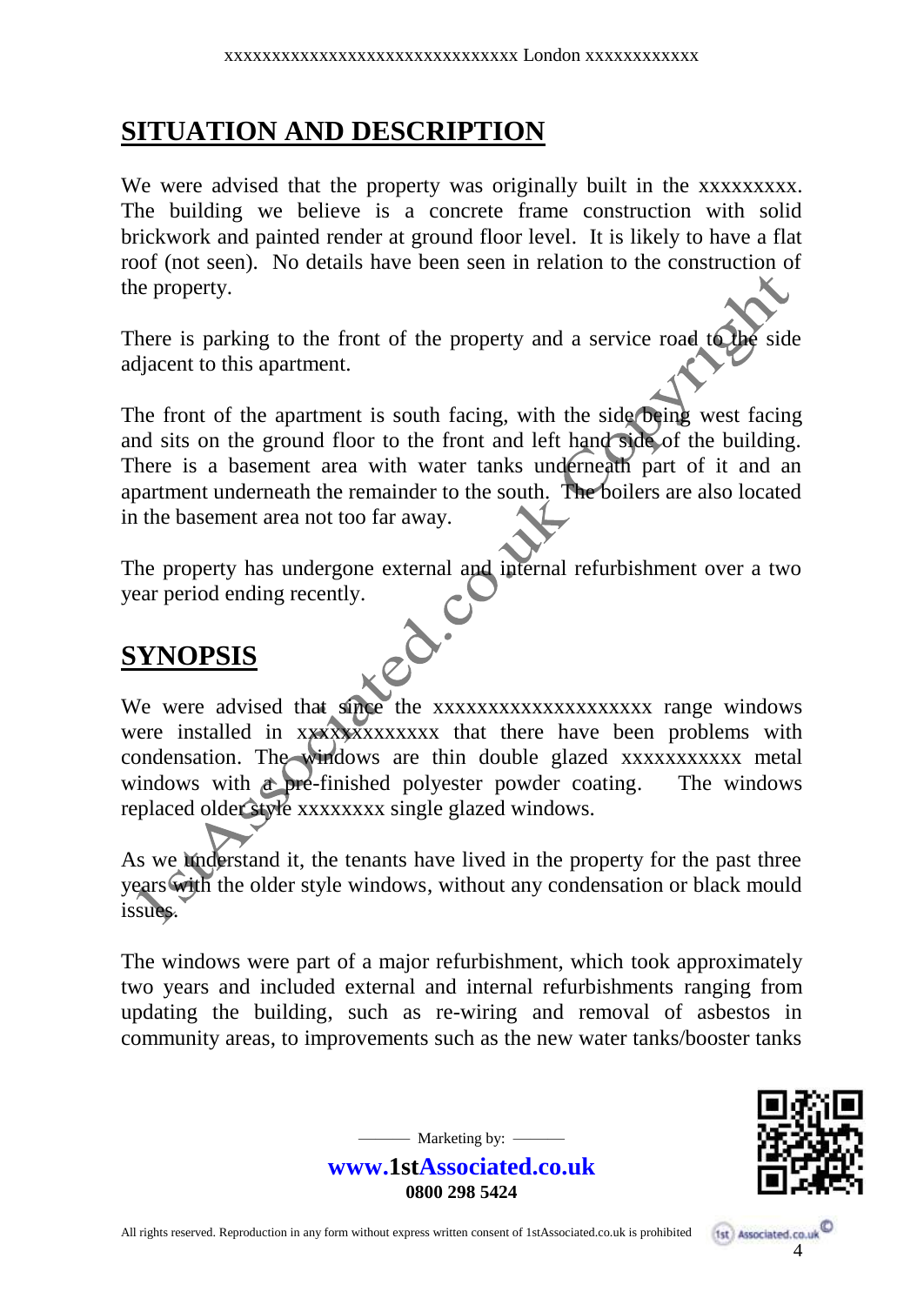that have been situated in the basement underneath this property to give a better water pressure to the top floor flats.

The tenants have advised Mrs X that they have had problems continually with condensation/black mould since xxxx. The tenants have used dehumidifiers/air purifiers to help reduce problems with little benefit and Mrs X has carried out investigations and discussions with xxxxxxxxxxxxx and the management company (see Appendices for further details).

Mrs X advises she has known the building for xx years (late xxxx) and has managed/rented this apartment since xxxxxxxxxxxxxxx.

#### **1.0) Overview**

There are many factors that need to be considered when carrying out building work to an existing building.

- 1. The building envelope/construction
- 2. Heating
- 3. Ventilation
- 4. Appliance
- 5. Occupational patterns/lifestyles
- ócal climate
	- Landscape



- Marketing by: -

**www.1stAssociated.co.uk 0800 298 5424**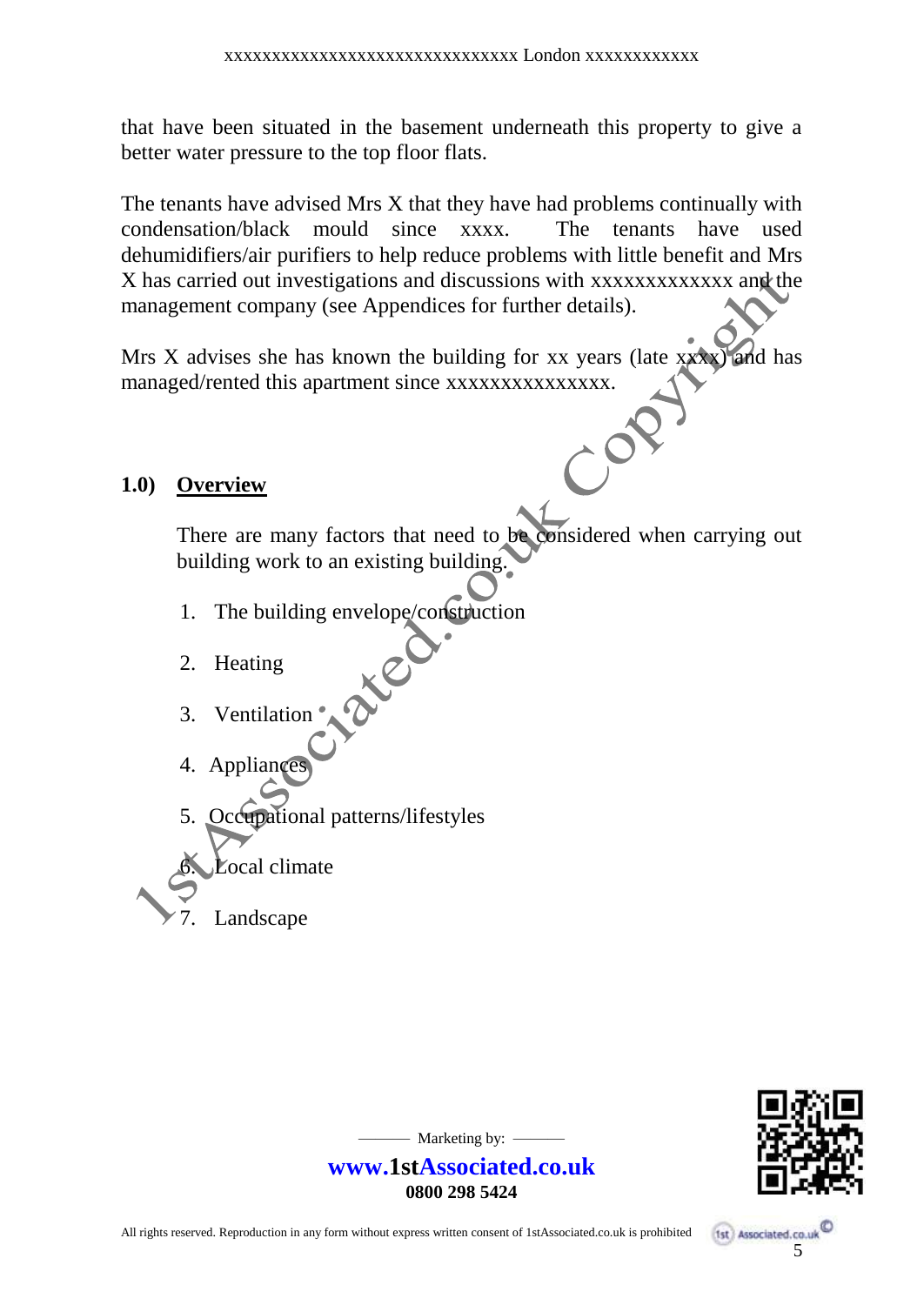#### **2.0) Whole Building Solutions**

We believe where work such as this has been carried out the whole building solution needs to be considered by the design team / management company.

#### **3.0) Building Performance**

With regard to the building performance, generally when you are carrying out work to an older building you look to be more energy efficient, which we feel needs to be taken into consideration in this case by the design team / management company. We would expect things such as:

**CO.** 

- 1. Insulation levels
- 2. Controlled ventilation
- 3. Effective heating
- 4. Environment

We expect these to be considered during this work.



 $-$  Marketing by:  $-$ 

**www.1stAssociated.co.uk 0800 298 5424**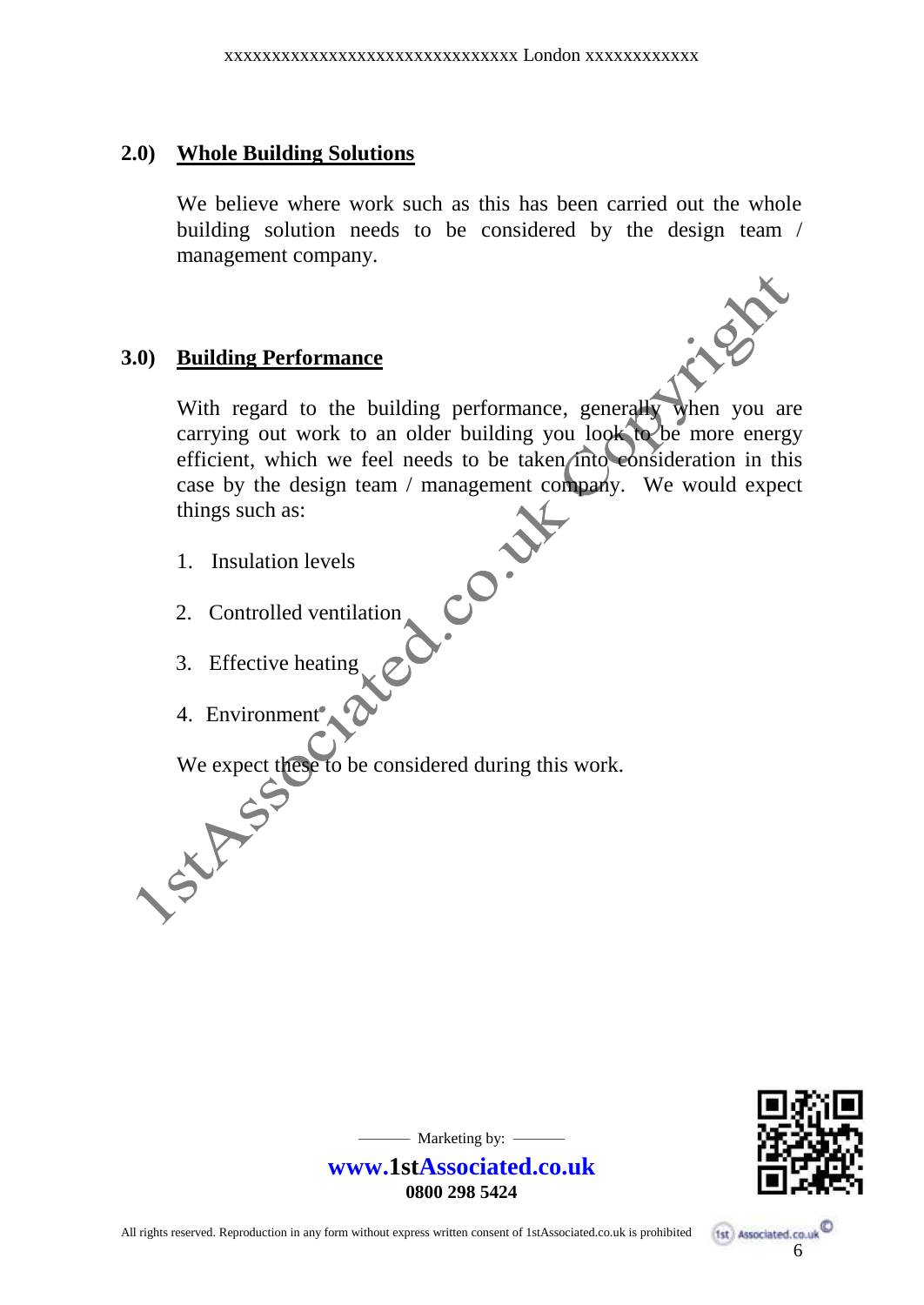# **EXECUTIVE SUMMARY**

Summaries are not ideal as they try to précis often quite complex subjects into a few paragraphs. Here we give a summary of the problem and our various suggestions on how to solve it and all costs it relates to. As with many buildings it is a combination of issues that we explain in further detail within the main body of the report.

#### **1.0) Windows**

SXF

We believe by changing the windows the property has moved from older style single glazed metal xxxxxxxxxxxx, which in our experience tend to warp and deteriorate over the years and as such could be called leaky windows (we did not see these windows).

These have been replaced with xxxxxxxxxxxxxx range windows without trickle vents which are much more airtight and as such, perform very differently in the building.





Condensation/water staining on the window sill

The effect of how these new windows would affect the property as a whole, we believe should have been discussed and explained.



7

1st Associated.co.u

- Marketing by: -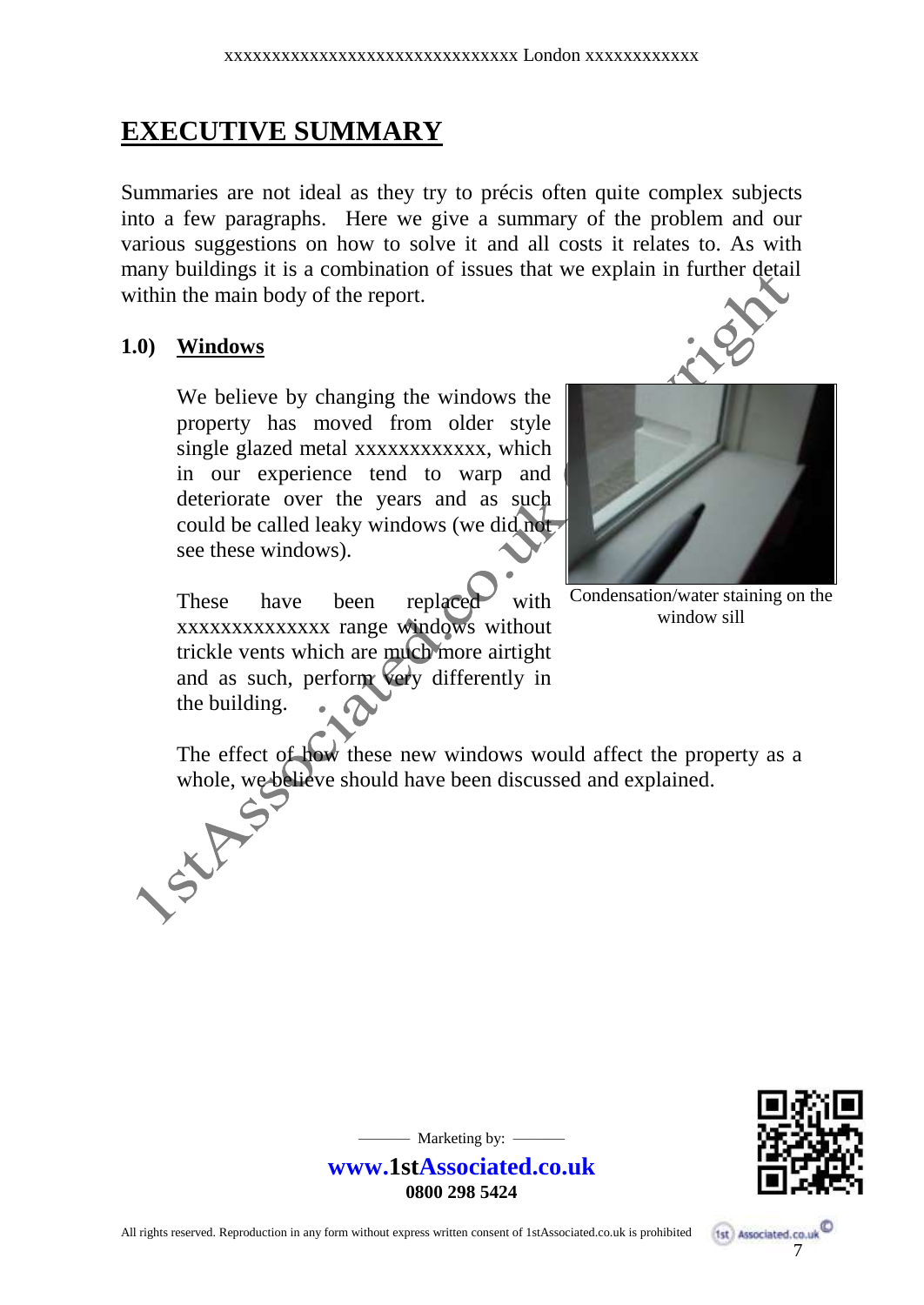#### **ACTION REQUIRED:**

- 1. Confirmation whether xxxxxxxxxxxxx considered the windows to be installed.
- 2. Confirmation whether xxxxxxxxxxxxx recommended trickle vents or not in this situation.



3. Advise whether implications of installing these windows were fully explained by the design team / management company.

We feel that the management company / designers / installers should have given guidance with regard to the replacement of windows, explaining the advantages and disadvantages that could be caused by the installation of airtight double glazed and relatively highly insulated windows compared with the previous windows.



 $-$  Marketing by:  $-$ 

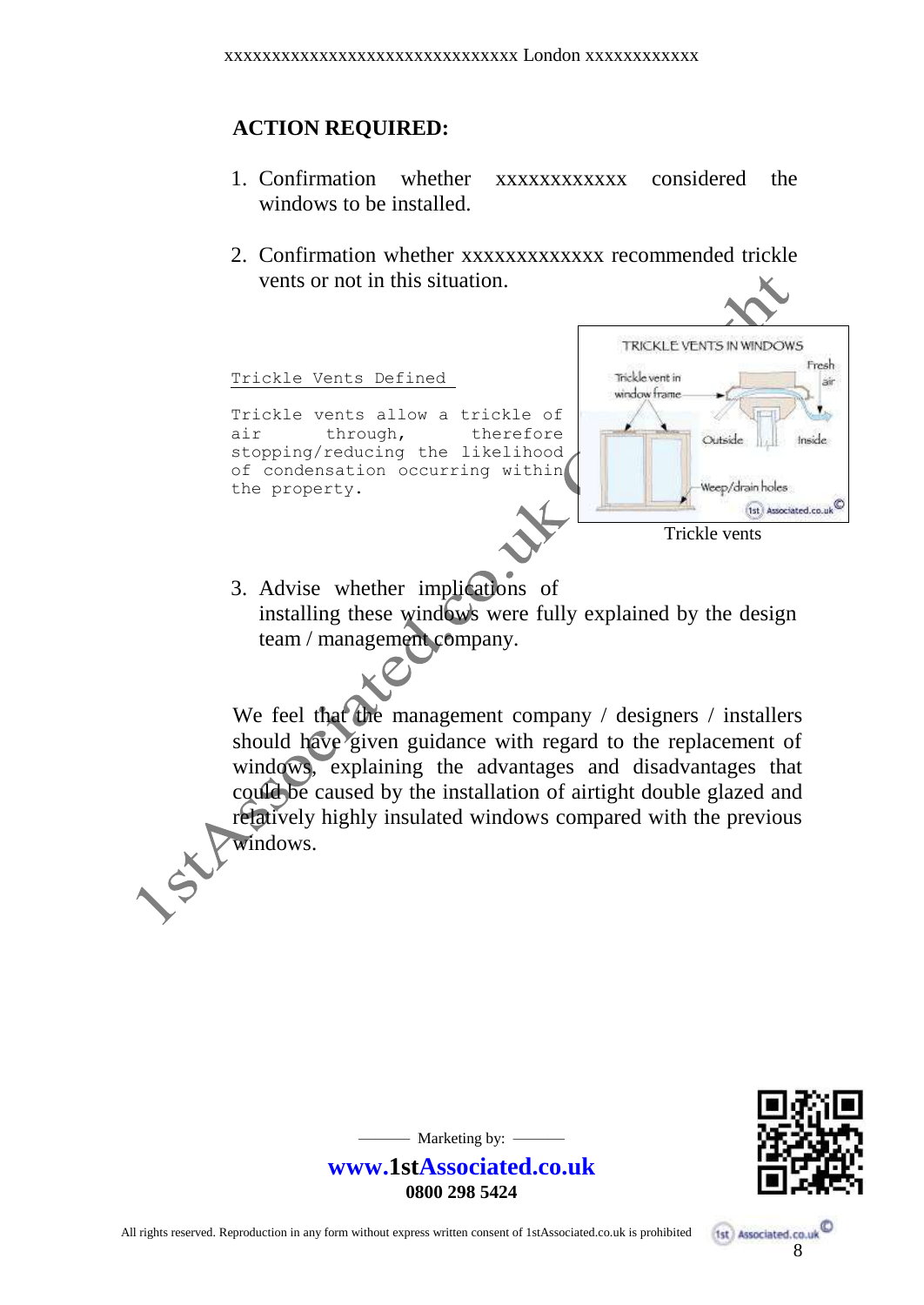#### **2.0) Wider Implications**

We would also recommend that the management company / designers / installers of the refurbishment as a whole advise how they have considered how their alterations of the property would perform.

*For example:*

*You may now have a situation where interstitial condensation is occurring within the walls.*

Interstitial condensation defined

This is where moisture is present within the structure of building. The more moisture it contains, the bigger the vapour pressure and the smaller amount of moisture, the less vapour pressure.



Interstitial condensation

## **3.0) The risk with condensation and black mould**

From what we understand, after the installation of the windows your tenants have had considerable condensation and black mould. Condensation and black mould can lead towards health problems for those living in the property and as such, action needs to be taken to eliminate the problems as soon as possible. We would initially recommend with regard to your apartment the following work:



## **3.1) Proposed work within your property**

Installation of humidity controlled extract fans within the kitchen and the bathroom and any humidity generating areas such as areas where clothes are being dried.



**www.1stAssociated.co.uk 0800 298 5424**

 $-$  Marketing by:  $-$ 

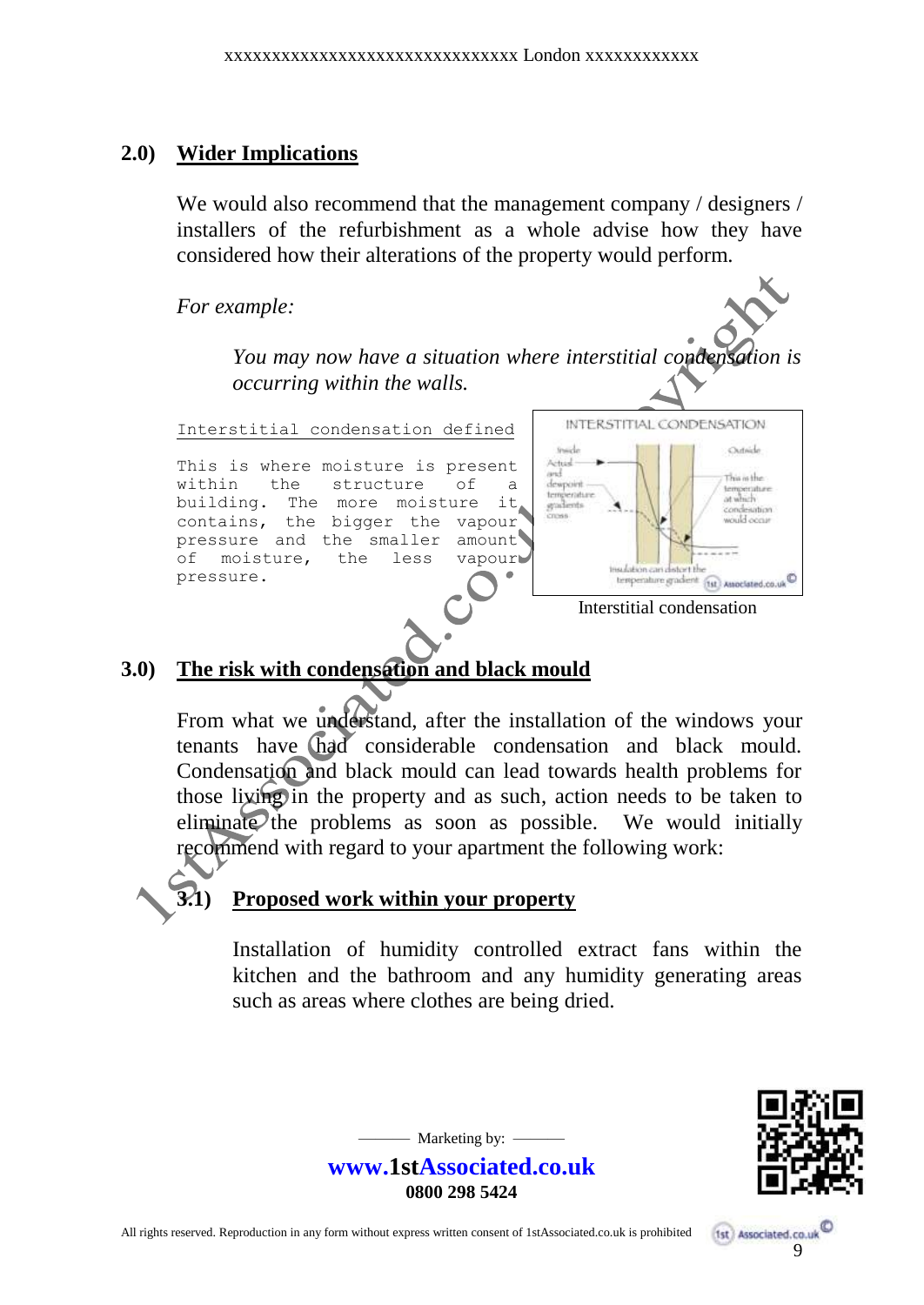However we also feel you should discuss the cost implications of these with the management company/designers/installers to rectify a problem that has been created by the refurbishment/windows, which we understand you had very little guidance upon.

We would add that without carrying out further investigations (we carried out a one-off inspection) and better understanding the environment, it is difficult to be conclusive and we feel that these investigations should be carried out by the management company.

#### **3.2) Areas outside of your control**

Areas outside of your control which you need the management company/designers/installers help on.

Regardless of what you do in your apartment you also need to be aware that outside factors could be influencing the conditions within your property for example:

## **3.2.1) Installation of water tanks / boilers in the basement**

The installation of water tanks and the boilers in the basement could increase humidity in these areas, which in turn could affect your areas. This is an area that is partly below ground level and suffering from dampness.



**ACTION REQUIRED**: We would recommend that some sort of humidity monitors are placed in this area with automatic ventilation when they reach a certain level. Again, this needs to be considered in the property as a whole.



10

1st Associated.co.uk

 $-$  Marketing by:  $-$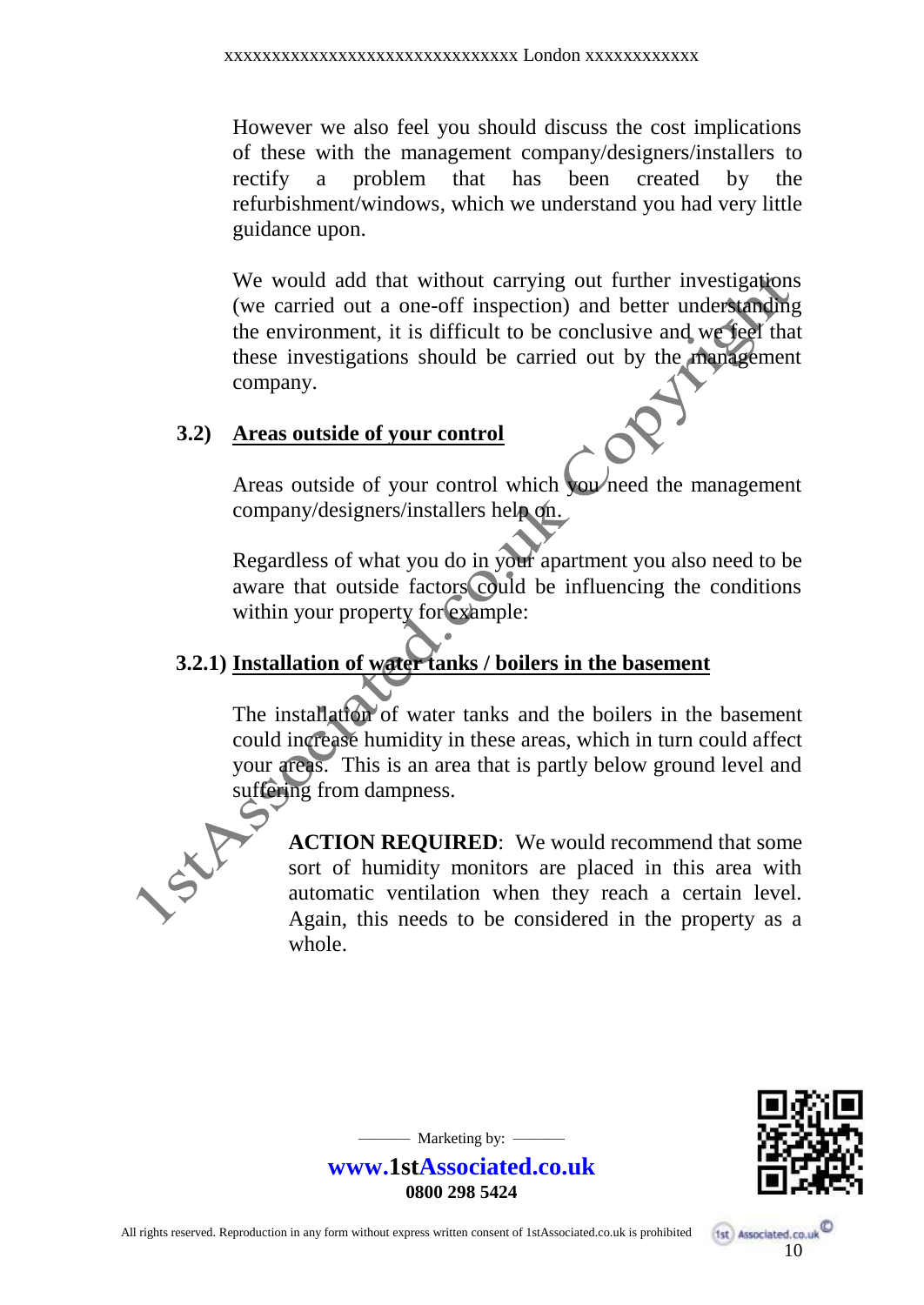#### **3.2.2) Boilers**

We understand that the central heating boilers are relatively close by and installed within the basement.

**ACTION REQUIRED:** Further investigation is recommended by the management company, possibly some type of humidity monitors need to be put in place in this area, if it is not already, with automatic ventilation when it reaches a certain level. Again this needs to be considered in the property as a whole.

With regard to the controllability of the heating within your apartment this also needs to be investigated further.

## **3.3.3) Impact of surrounding apartments**

There will be an impact on surrounding apartments if they too have not had similar environmental assessments and review of how their buildings are performing.

# **3.3.4) Impact of location on the property**

We feel that each of the apartments is unique due to its location and any alterations that have been carried out and as such solutions need to on apartment by apartment basis.

*For example;*

*South facing rooms in your apartment will heat up during the summer months.*



 $-$  Marketing by:  $-$ 

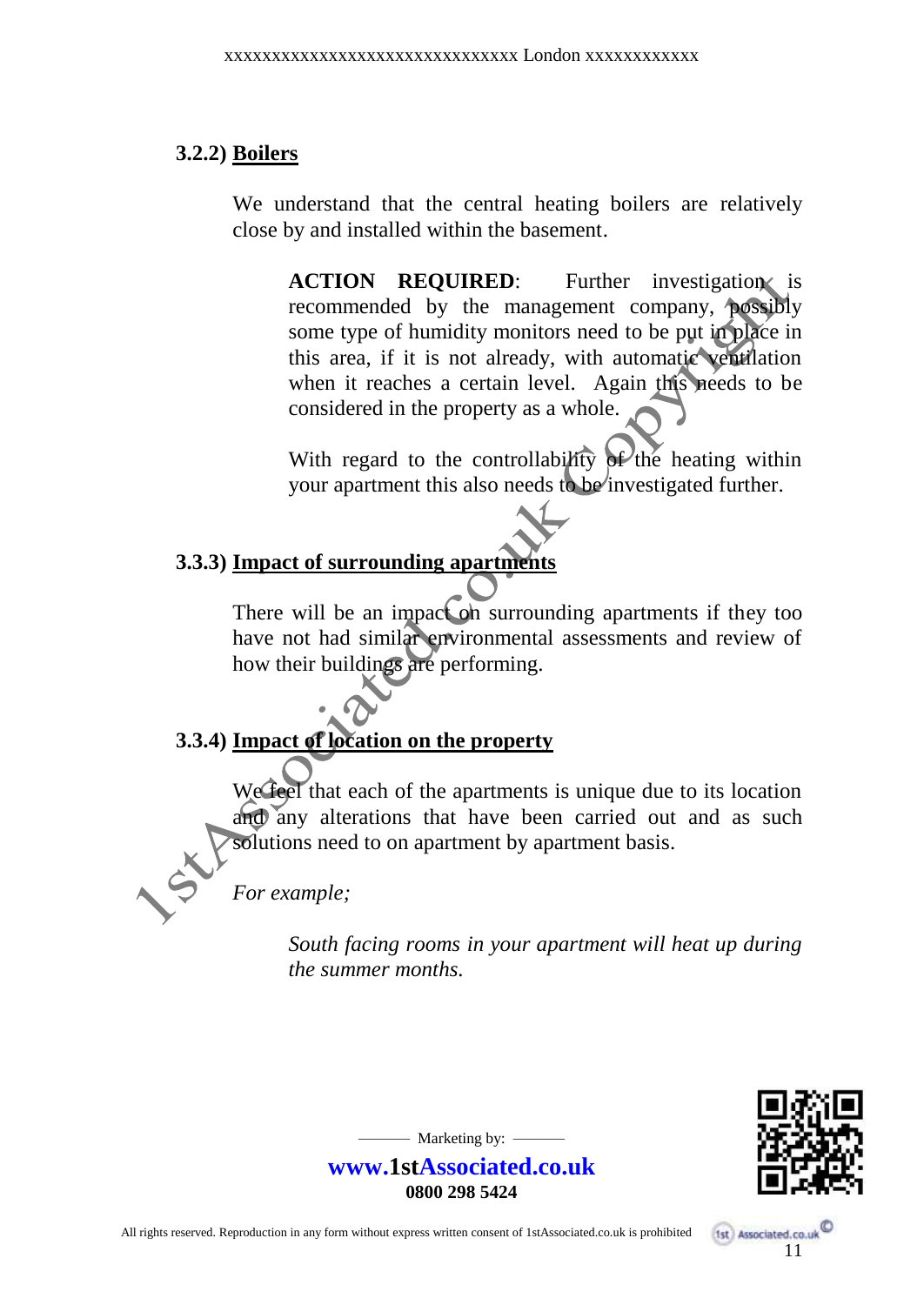*Your apartment has west facing areas which may have heat loss from shadows being cast on this building and also the direction they are positioned and lack of air movement, i.e. to the side of your property.*

Again further investigations needs to be carried out, specifically relating to your property.

#### **3.3.3) Limited investigations**

We are aware that we have carried initial investigations, however we can see from what we have carried out that further investigations are required and a better understanding of the property as a whole is needed, unless the management company/designers already have the above information. If they do could they kindly forward a copy of any property survey they have to us for further comment.

# **SUMMARY UPON REFLECTION**

The Summary Upon Reflection is a second summary so to speak, which is carried out when we are doing the second or third draft a few days after the *initial* survey, when we have had time to reflect upon our thoughts on the property. We would add the following in this instance:

feel the following needs to be looked at and considered by the managing agent/management company/designers of the project:

1. What xxxxxxxxxxxxxx consider to be best practice for this property and has it been carried out?

> **ACTION REQUIRED:** xxxxxxxxxxxxx to provide an independent report.



 $-$  Marketing by:  $-$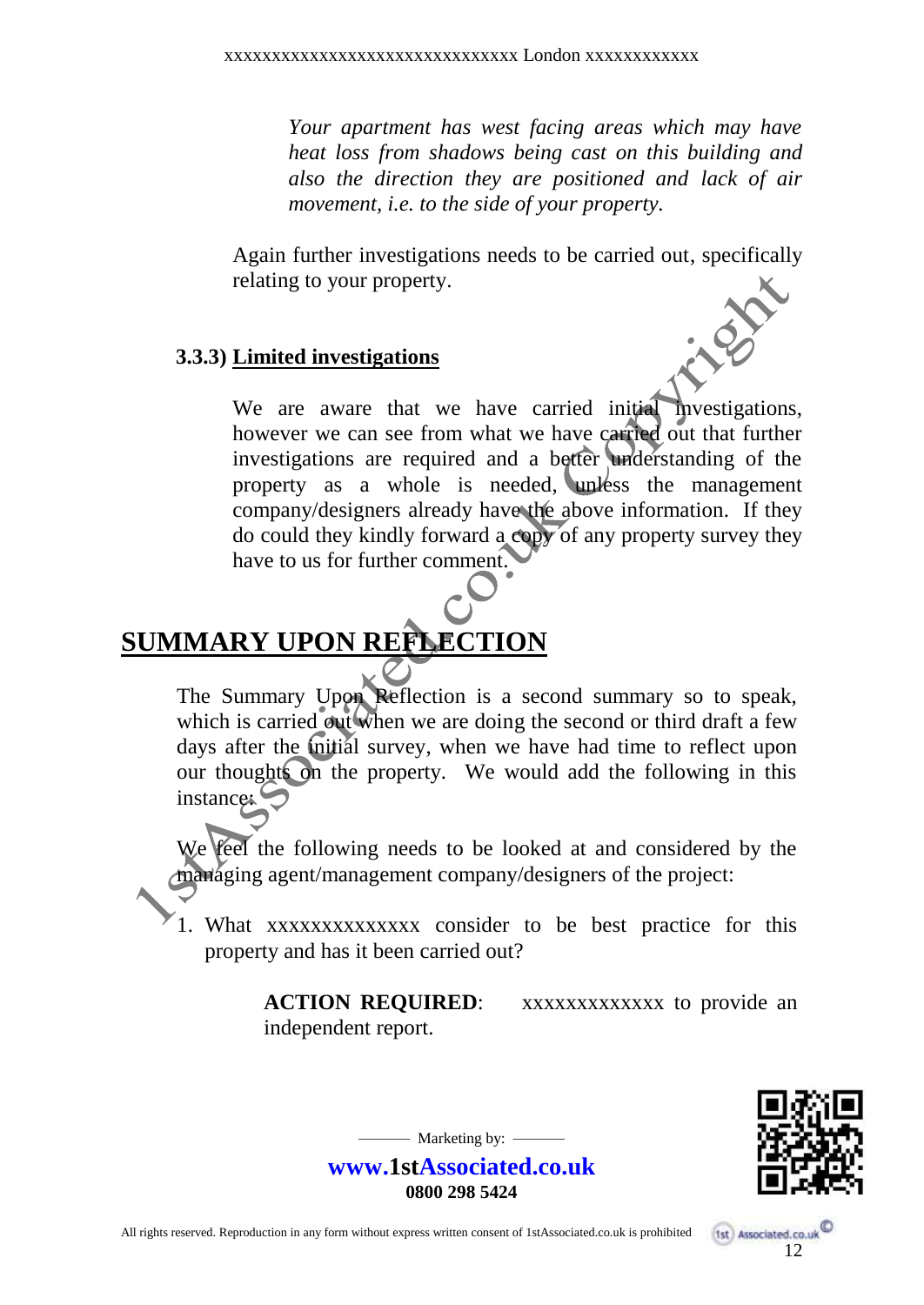- 2. A whole building approach to the environment considering such things as:
	- 2.1) Interstitial condensation and surface condensation / dew point and cold bridging and humidity creating elements such as water tanks and heat creating elements such as boilers which are outside the control of the occupiers of the building.



- 2.2) Controlled ventilation (both within the apartment and throughout the building).
- 2.3) Efficiency, effectiveness and controllability of the heating system, both within the apartments and throughout the building and how can this be improved?

**ACTION REQUIRED:** Management company/designers to provide evidence and information with regard to how they have considered the environment and performance of the building as a whole and offer proposals with regard to how condensation and the environment can be improved within the individual apartments.

3. Independent working party

We would recommend that the owners/occupiers form an independent working party to give feedback on the problems and help work with the management/designers to an acceptable solution.



 $-$  Marketing by:  $-$ 

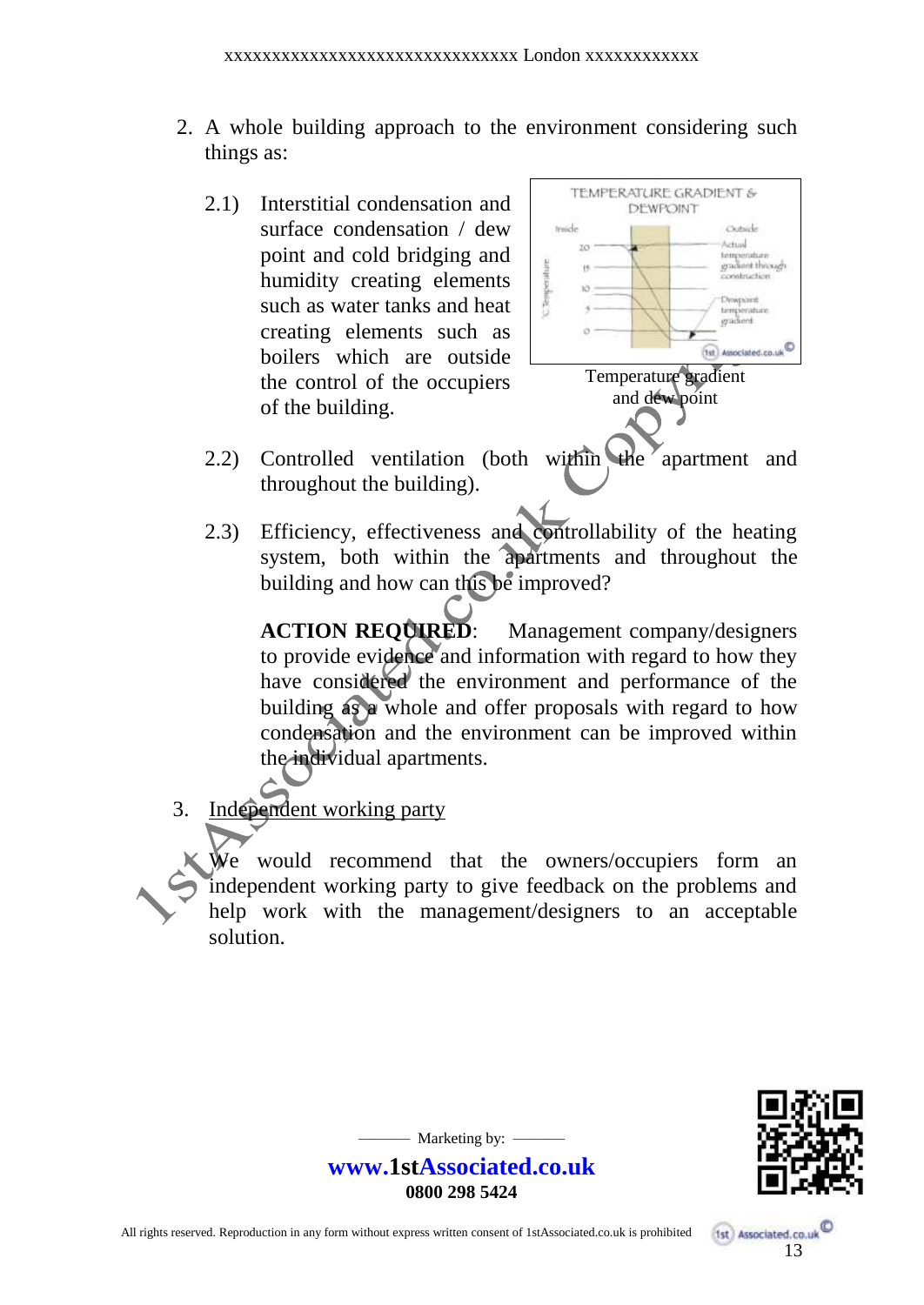If you would like any further advice on any of the issues discussed or indeed any that have not been discussed! Please do not hesitate to





— Marketing by: —

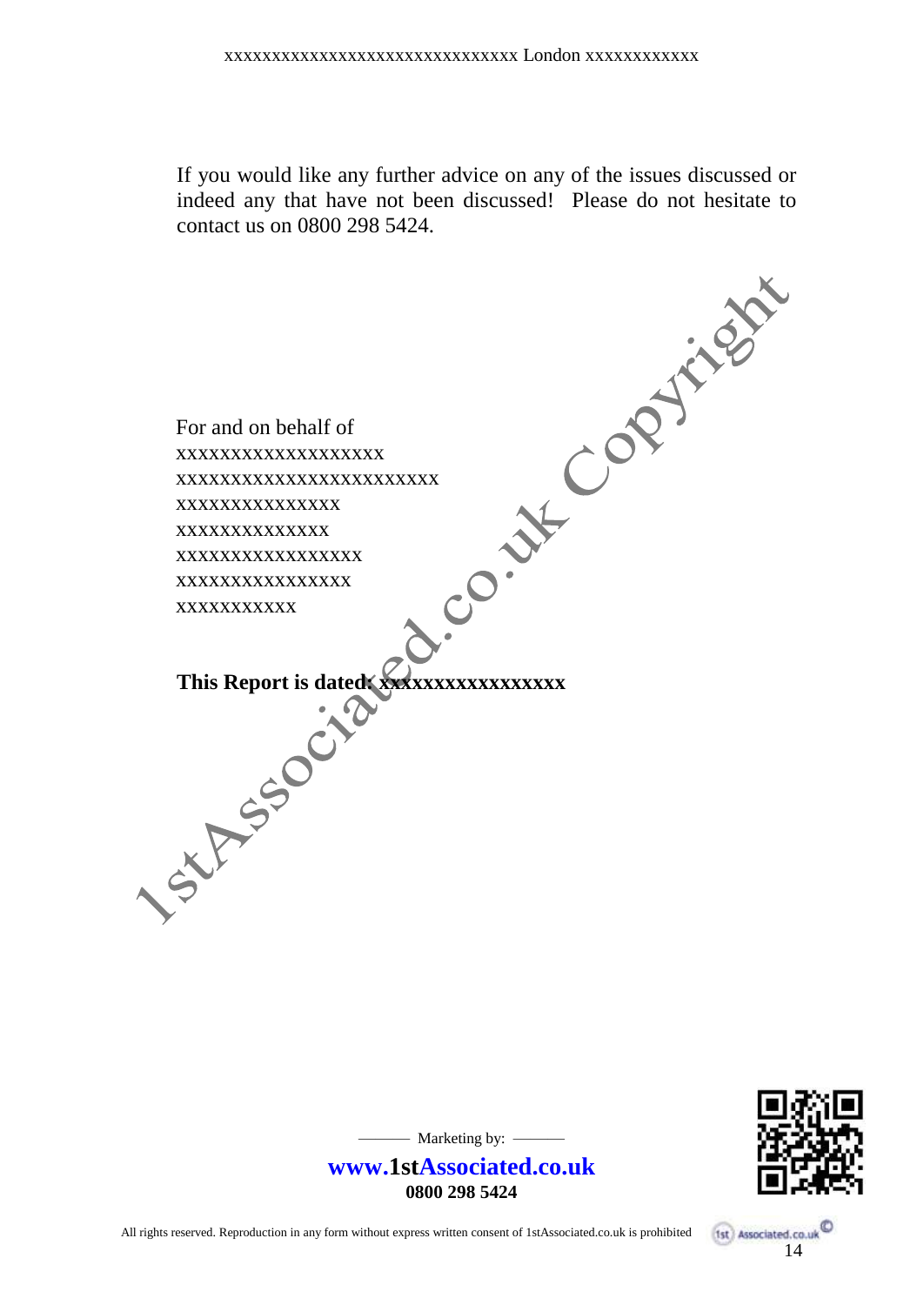# **LIMITATIONS**

#### **Specific Defects Report**

#### **1. Conditions of Engagement**

Please note: references to the masculine include, where appropriate, the feminine.

Subject to express agreement to the contrary (which in this particular case has been none) and any agreed amendments/additions (of which in this particular case there have been none), the terms on which the Surveyor will undertake the Specific Defects Report are set out below.

Based upon a visual inspection as defined below the Surveyor will advise the Client by means of a written report as to his opinion of the visible condition and state of repair of the specific problem or problems only. In this instance condensation and black mould.  $\delta$ .

#### **2. The Inspection**

#### 2.1 Accessibility and Voids

The Surveyor will base this report on a visual inspection and accordingly its scope is limited. It does not include an inspection of those areas, which are covered, unexposed or inaccessible. Our visual inspection will relate to the specific defects shown to us only.

## 1.2 Floors

We have not opened up the floor structure. We have only carried out a visual inspection and any conclusions will be based upon our best assumptions.



 $-$  Marketing by:  $-$ 

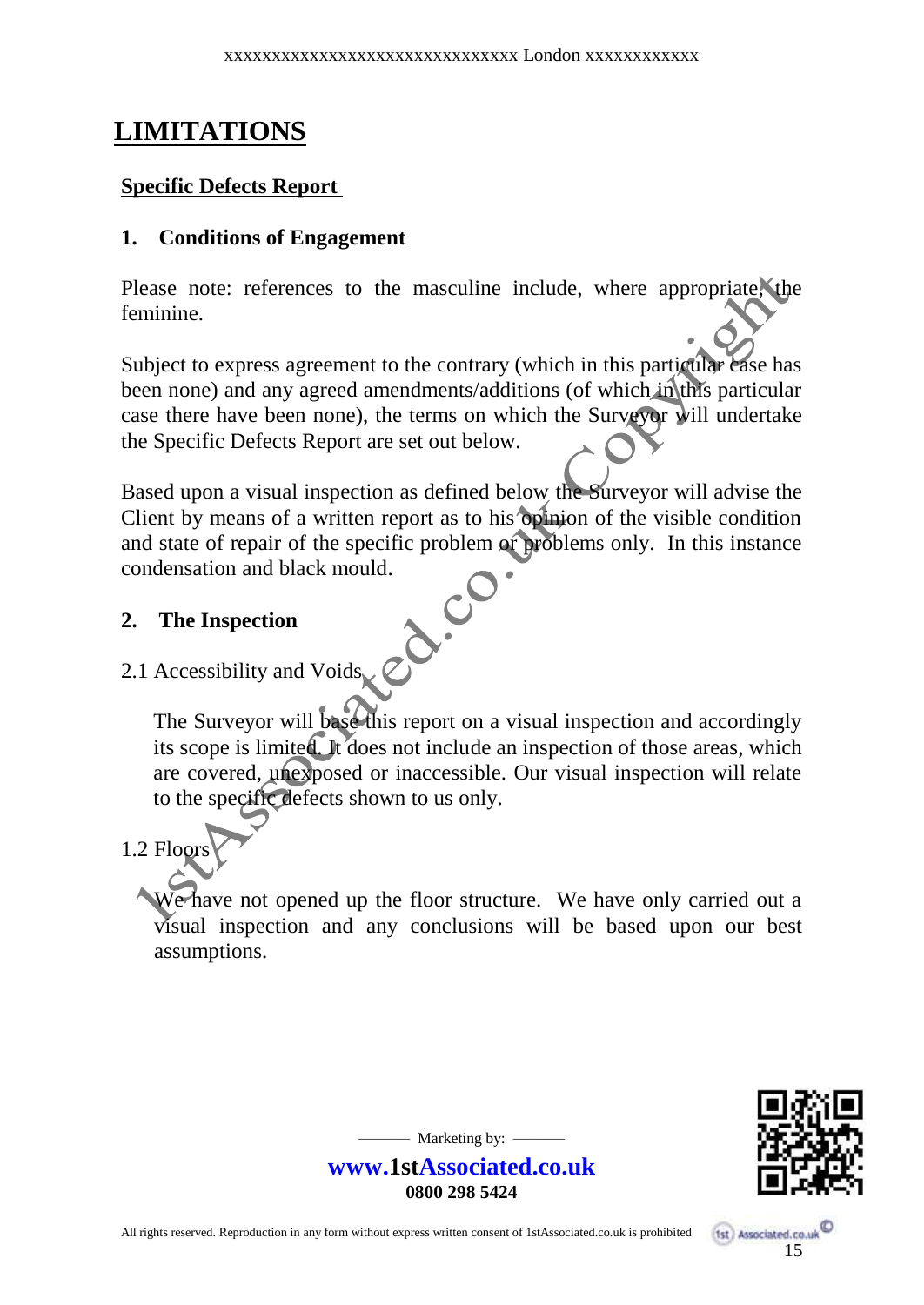#### 2.3 Roofs

The Surveyor has not inspected the roof.

2.4 Boundaries, Grounds and Outbuildings

The Surveyor has not inspected boundaries including the grounds and outbuildings unless specifically stated (none stated).<br>Services<br>No services inspected.<br>Areas not inspected outbuildings unless specifically stated (none stated).

2.5 Services

No services inspected.

2.6 Areas not inspected

The Surveyor will have only inspected those areas identified within the report. His report will be based upon possible or probable defects based upon what he has seen together with his knowledge of that type of structure. If you feel that any further areas need inspection then please advise us immediately.

# 2.7 Specific Defects Report

As this is a report upon a Specific Defect we do not offer any comment or guidance upon reactive maintenance and/or planned or routine maintenance items.

2.8 Whilst we have used reasonable skill and care in preparing this report, it should be appreciated that the Chartered Surveyors cannot offer any **A guarantee that the property will be free from future defects or that** existing defects will not suffer from further deterioration;



 $-$  Marketing by:  $-$ 

**www.1stAssociated.co.uk 0800 298 5424**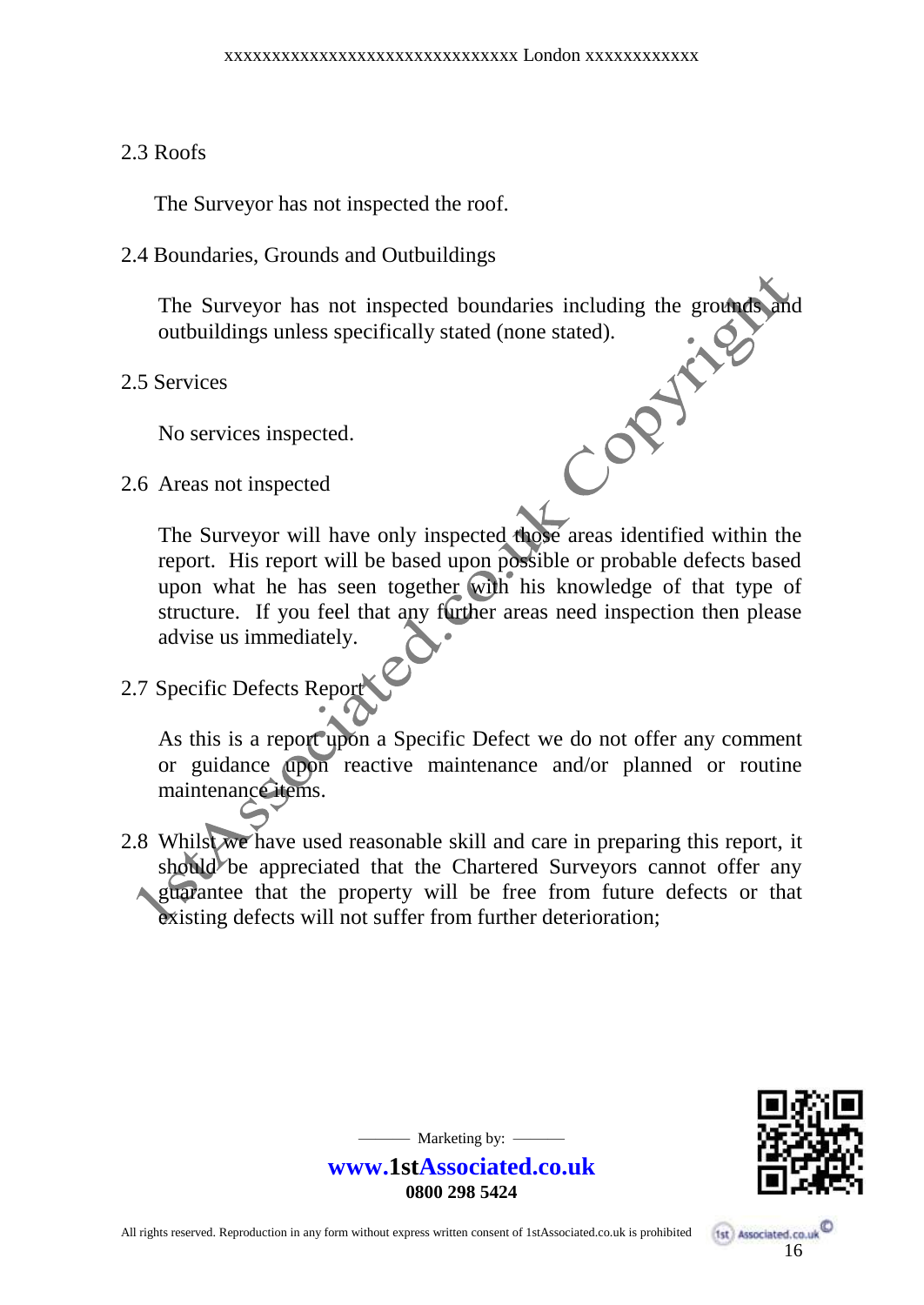#### **3. Deleterious and Hazardous materials**

Unless otherwise expressly stated in the Report, the Surveyor will assume that no deleterious or hazardous materials or techniques have been used in the construction of the property. However the Surveyor will advise in the report if in his view there is a likelihood that high alumina cement (HAC) concrete has been used in the construction and that in such cases specific enquiries should be made or tests carried out by a specialist.

## **4. Contamination**

The Surveyor will not comment upon the existence of contamination as this can only be established by appropriate specialists. Where, from his local knowledge or the inspection he considers that contamination might be a problem, he should advise as to the importance of obtaining a report from an appropriate specialist.

## **5. Consents, Approvals and Searches**

- 5.1 The Surveyor will assume that the property is not subject to any unusual or especially onerous restrictions or covenants which apply to the structure or affect the reasonable enjoyment of the property.
- 5.2 The Surveyor will assume that all bye-laws, Building Regulations and other consents required have been obtained. In the case of new buildings and alterations and extensions, which require statutory consents or approval the Surveyor will not verify whether
- 5.3 such consents have been obtained. Any enquiries should be made by the Client or his legal advisers.
- 5.3 Drawings and specifications will not be inspected by the Surveyor. It is the Clients responsibility to forward any drawings and specifications that he has or knows the whereabouts of to us to include information in our report. If these are not forthcoming we will make our best assumptions based upon the information available.



**www.1stAssociated.co.uk 0800 298 5424**

 $-$  Marketing by:  $-$